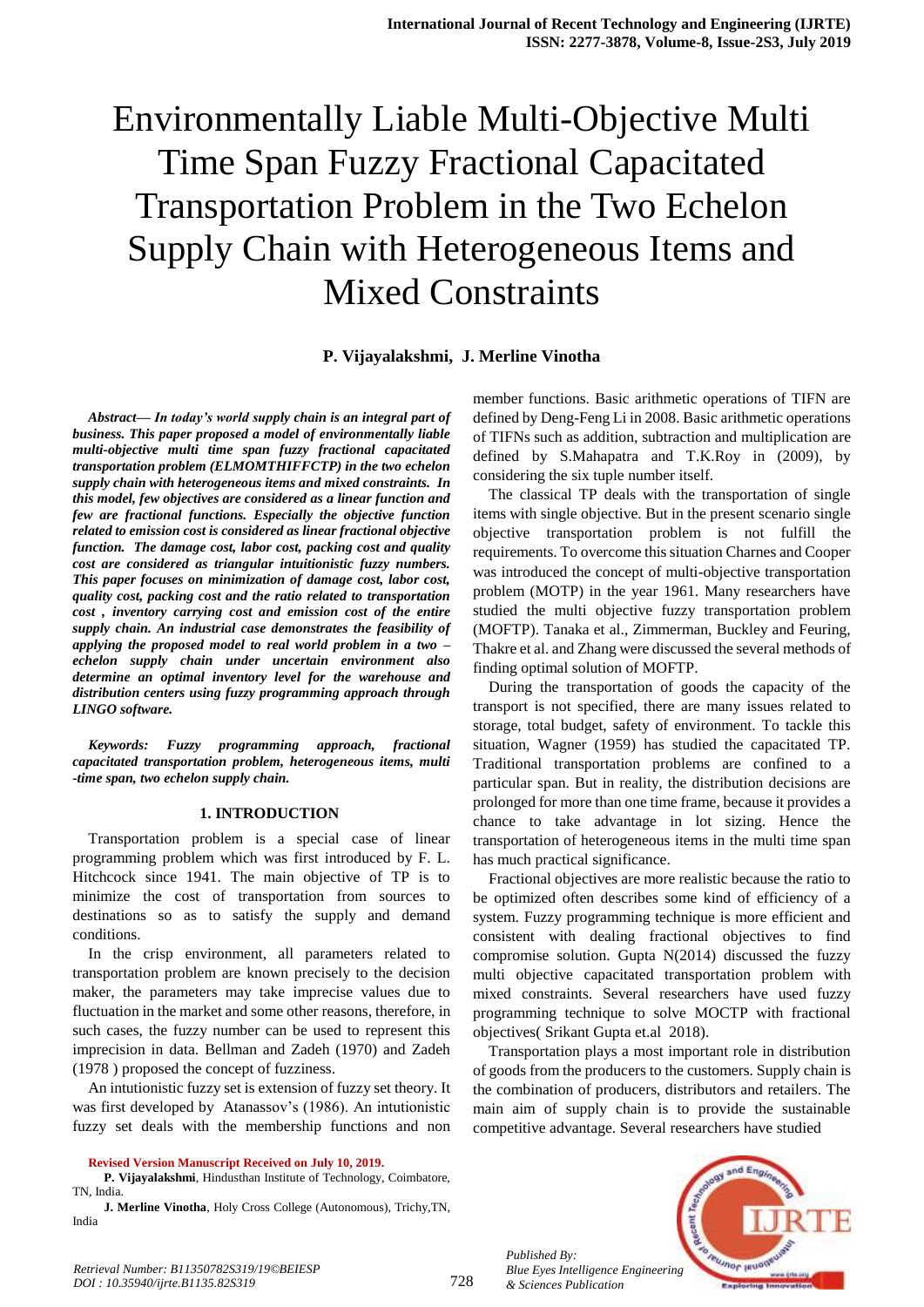supply chain (Beamon (1998), Anamaria and Rakesh (1999), Bilgen and Ozkarahan (2004), Gen and Syanf (2005), Stank and Goldsby (2000), Potter and Lalwani (2005), Disney and Jowill, 2003, Childhouse P., Jowill D.R. 2003, Bask A.H., 2001).

In the supply chain problems, during the production of food products the producers must aware of quality of foods. To overcome this situation, appraisal cost or inspection cost is introduced. The amount spend during the inspection of products is defined as appraisal cost. This cost creates some awareness about safety of foods.

In addition to that packaging cost is a powerful part in supply chain. Packaging is highly convenient user friendly safe and hygienic to store any products such as ghee, oil etc. The system of packaging that involves efficient distribution and consumption of goods and hence packaging is important to all transportation to assure safety shipment.

Global warming is the greatest threat to all human beings in the prevailing situation. Emission from transportation plays a vital role in environmental degradation. A general awareness should be created to all the users of transports so as to save the environment. So developing the model

According to the best of our knowledge none of the authors have discussed fractional objectives in supply chain under fuzzy environment. The objective of the proposed model is to minimize the damage cost, labor cost, quality cost, packing cost and the ratio related to transportation cost, inventory carrying cost and emission cost of the entire supply chain. Also this proposed model is applied for one of the leading ghee company as a case study to determine feasibility of the proposed model.

The rest of the paper is organized as follows. In section 2 the preliminary concepts related to TIFN are discussed. Description of the problem, assumptions and notations are given in section 3. Formulation of environmentally liable multi-objective, multi time span fuzzy fractional capacitated transportation problem in the two echelon supply chain with heterogeneous items and mixed constraints are presented in section 4. Solution methodology is discussed in section 5. Industrial case study for implementing the feasibility of applying the proposed approach to real situations is presented in section 6. Results and conclusion is discussed in section 7.

# **2. PRELIMINARIES**

*Definition: 2.1 Intuitionistic fuzzy number*

An intuitionistic fuzzy set An intuitionsite<br>  ${}^{IF}A = \left\{ (x, m_{F_{A'}}(x), n_{F_{A'}}(x)) : x \in R \right\},\$ An munionsity<br> $A = \left\{ (x, m_{F_{A'}}(x), n_{F_{A'}}(x)) : x \in R \right\},\$ of the real number is

called intuitionistic fuzzy number if

(i) There exit a real numbers  $x_0 \in R$  such that

$$
m_{F_A}(x_0) = 1, and n_{F_A}(x_0) = 0,
$$

- (ii) Membership  $m_A$  of  $\int_{A}^{B} A$  is fuzzy convex and non-membership  $n_A$  of A is fuzzy concave.
- (iii)  $m_F$  is upper semi –continuous and  $n_F$  is lower semi-continuous.

(iv) Support 
$$
\binom{F}{F}
$$
 =  $\overline{\left(\left\{x \in R : n_{F_A}(x) < 1\right\}\right)}$  is bounded.

Definition:2.2 Triangular intuitionistic fuzzy number is denoted by

$$
F = \{(c_1, c_2, c_3) (d_1, c_2, d_3)\}, \text{ where } c_1, c_2, c_3, d_1, d_3 \in R
$$

such that  $d_1 \leq c_1 \leq c_2 \leq c_3 \leq d_3$  is an intuitionistic fuzzy is of the form

numbers having membership and non-membreship functions  
\nis of the form\n
$$
\mu_{w_A}(x) =\begin{cases}\n1, & x = c_2 \\
0, & x \le c_1, x^3 \ a_3 \\
\vdots & c_1 < x < c_2 \ \text{and} \ \end{cases} \quad \mu_{w_A}(x) =\begin{cases}\n1, & x = c_2 \\
0, & x \le c_1, x^3 \ c_3 \\
h_x(x), & d_1 < x < d_2 \\
x_x(x), & d_2 < x < d_3\n\end{cases}
$$

Where  $\int_{F_A}$ :

There  $\dot{\mathbf{j}}_{F_A}$ :<br>  $(c_1, c_2) \rightarrow [0,1], \mathbf{c}_{F_A}$ : $(c_2, c_3) \rightarrow [0,1], \mathbf{h}_{F_A}$ : $(d_1, c_2) \rightarrow [0,1], \mathbf{x}_{F_A}$ : $(d_2, d_3) \rightarrow [0,1].$ Definition:2.3

(1) The addition of two triangular intuitionistic fuzzy number  $A_1$  ${}^{IF}A_1 = \{c_{11}, c_{21}, c_{31}\}, \{d_{11}, c_{21}, d_{31}\}$  and  ${}^{IF}A_2$  $^{IF}A_{2} = \{$  (  $c_{12}$ ,  $c_{22}$ ,  $c_{32}$ ),  $(d_{12}$ ,  $c_{22}$ ,  $d_{32})$ } is defined as

 $A \, A_2$ *IF*  $A_1 \hat{A}$  *IF*  $A_2 = \{ (c_{11} + c_{12}, c_{21} + c_{22}, c_{31} + c_{32}) \} (d_{11} + d_{12},$  $c_{21}+c_{22}$ ,  $d_{31}+d_{21}$ }

(2) The scalar multiplication of <sup>IF</sup> *A* by real number k > O<br>defined as<br> $\iota_k$ <sup>IF</sup>  $\Lambda = \iint \{ (\kappa a_1, \kappa a_2, \kappa a_3), (\kappa b_1, \kappa a_2, \kappa b_3) \}, k > 0$ 

is defined as  
\n
$$
k^{\text{IF}} A = \begin{cases} \{ (\text{ka}_1, \text{ka}_2, \text{ka}_3), (\text{kb}_1, \text{ka}_2, \text{ kb}_3) \}, k > 0 \\ \{ (\text{ka}_3, \text{ka}_2, \text{ka}_1), (\text{kb}_3, \text{ka}_2, \text{ kb}_1) \}, k < 0 \end{cases}
$$

Definition: 2.3 Sign distance function :-

Let a,  $b \in \Box$  be two real numbers, the sign distance between a, b is defined as  $D(a, b) = a-b$  since  $D(a, 0) = a$ , D  $(b,0) = b.$ 

Definition: 2.4 Sign distance of triangular intuitionistic fuzzy numbers

Let  $A'$  $I^F A' = \{(c_1, c_2, c_3), (d_1, c_2, d_3)\}\$  be triangular intuitionist fuzzy number. The sign distance of A can be calculated as  $D^s \binom{F}{A}$ ,  $\binom{F}{O} = \frac{c_1 + c_2 + c_3 + d_1 + d_3}{8}$  $IF \tcdot I^F$ zzy number. The sign distance of A can 1<br> $D^s \binom{F}{A}$ ,  $D^f = \frac{C_1 + C_2 + C_3 + d_1 + d_3}{8}$ 

Definition: 2.4 Ranking of TIFN:-

Let  $\begin{bmatrix} I^F & A \end{bmatrix} = \{ (c_1, c_2, c_3), (d_1, c_2, d_3) \}$  be triangular

intuitionistic fuzzy number. The ranking of a TIFN is  
\n
$$
R\binom{F}{A} = \left(\frac{c_3 - c_1}{d_3 - d_1}\right) D^{s} \binom{F}{d} A, \binom{F}{d}
$$

# **3. DESCRIPTION OF THE PROBLEM, ASSUMPTIONS AND NOTATIONS**

The suggested model ELMOMTHIFFCTP with mixed constraints has NW warehouses, ND distribution centers and Nr retailers with limited capacities. In this model,



*Published By:*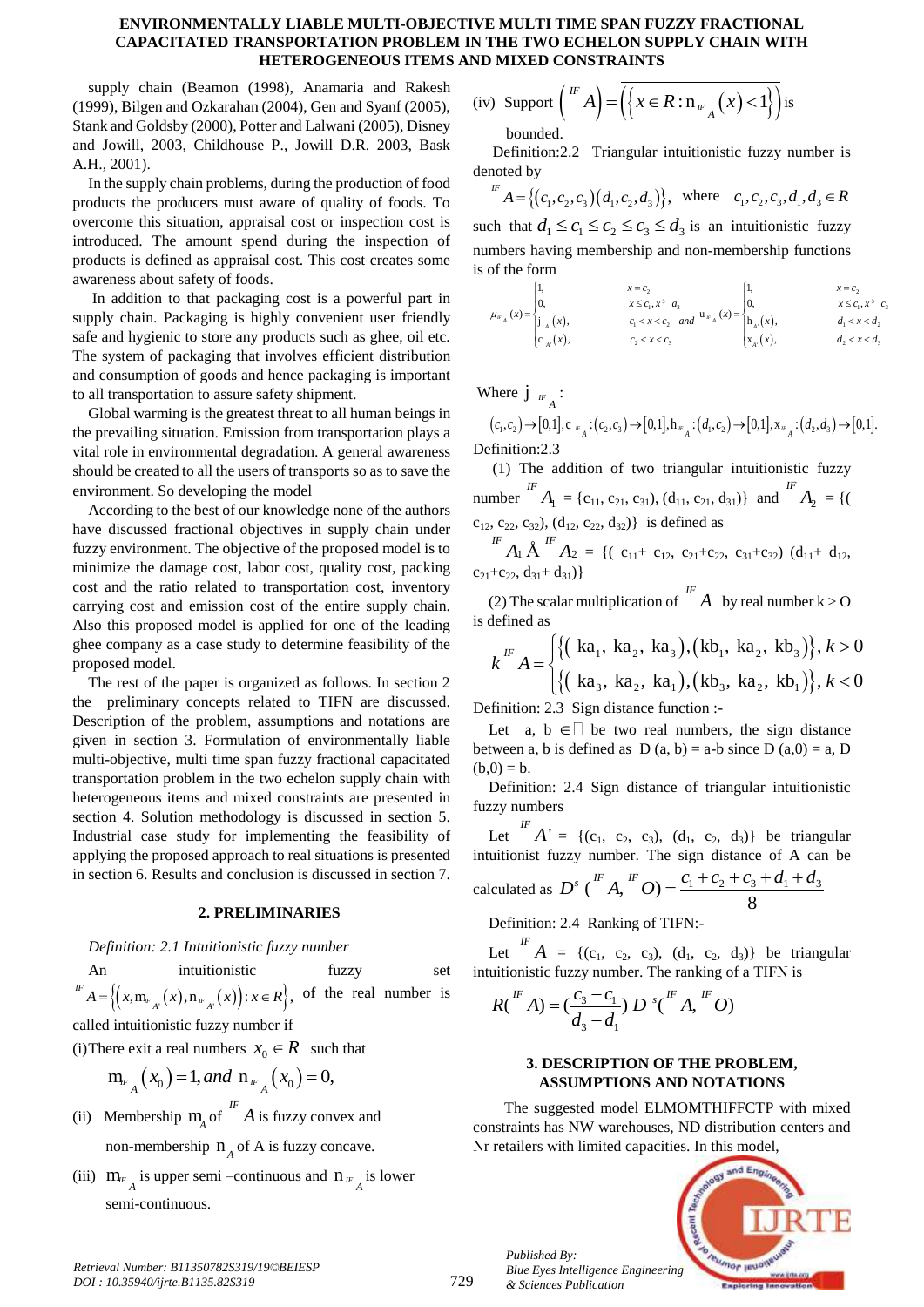heterogeneous items are distributed from the distribution centers to retailers according to their demand for every time span and will be used as the quotation for distribution centers to transfer stocks from them to retailers in a particular time span. The aim of this approach is to minimize the damage cost, labor cost, quality, packing cost the ratio related to transportation cost, inventory carrying cost, and emission cost of the entire supply chain.

The following list of assumptions is the basics for this study's mathematical programming model.

- 1. Few objectives are fractional and other objectives are linear in nature.
- 2. The cost of transportation depends on the number of products.
- 3. Charge of packing is directly related to the product and type of the package material.
- 4. There is limited availability of the products in the warehouse and distribution centers. Following notations are used in this study.

The following notations are used in this study.

*Index set* 

| m Ware houses          | $m = 1, 2, $ Nw  |
|------------------------|------------------|
| n Distribution centers | $n = 1, 2, , ND$ |
| 1 Retailers            | $l = 1, 2$ NR    |
| u product type         | $u = 1, 2Npr$    |
| v Time span            | $u = 1, 2, $     |
| w stages               | $v = 1.2$ .      |

*Objective function:*

1  ${}^{IF}TC$ <sub>*v*1</sub> Total cost in the first stage.

2  ${}^{IF}TC_{v2}$  Total cost in the second stage.

 $TC_v$  Total cost in span v is equal to sum of  $TC_{v1}$ *IF TC<sup>v</sup>* and  $TC_{v2}$  $^{IF}TC_{v2}$  .

*Decision Valuables:* 

 $IW_{vum} \rightarrow$ Level of inventory of u<sup>th</sup> product in ELMOMTHIFFCTP by  $m<sup>th</sup> WH$  in time span  $v$ .

 $TW_{vumm} \rightarrow$  Units distributed of  $u^{th}$  product in ELMOMTHIFFCTP from  $m<sup>th</sup>$  WH to  $n<sup>th</sup>$  DC in time span v.

 $ID_{\text{van}} \rightarrow$  Inventory level of u<sup>th</sup> product in ELMOMTHIFFCTP in  $j<sup>th</sup>$  DC in time span  $\nu$ .

 $TD_{\text{vunl}} \to$  Units distributed of  $u^{\text{th}}$  product in ELMOMTHIFFCTP from  $i^{th}$  DC to  $r^{th}$  RT in time span v.

*Parameters:*

*a*  $ICW_{\text{vum}}^a \rightarrow$  Actual unit cost of carrying the inventory of  $u^{th}$  product in ELMOMTHIFFCTP by  $m^{th}$  WH in time span v.

*s*  $\textit{ICW}_{\textit{vum}}^{s}$   $\rightarrow$  Standard unit cost of carrying the inventory u<sup>th</sup> product in ELMOMTHIFFCTP by m<sup>th</sup> WH in time span *v*.

 $TCW^a_{vumm} \rightarrow$  Actual cost of transportation of u<sup>th</sup> product in ELMOMTHIFFCTP from  $m<sup>th</sup>$  WH to  $n<sup>th</sup>$  DC in time span v.

 $TCW^s_{vumm} \rightarrow$  Standard unit transportation cost of u<sup>th</sup> product in ELMOMTHIFFCTP from  $m<sup>th</sup>$  WH to  $n<sup>th</sup>$  DC in time span v.

 $\int_{\text{Y} \text{U} \text{V} \text{U}}^{I} P(\text{Y} \text{U})$  and  $I$  testing cost of u<sup>th</sup> product in ELMOMTHIFFCTP from  $m<sup>th</sup>$  WH to  $n<sup>th</sup>$  DC in time span v.

 $y_{vumm} \rightarrow$  Purity level of u<sup>th</sup> product in ELMOMTHIFFCTP from  $m<sup>th</sup>$  WH to  $n<sup>th</sup>$  DC in time span v.

 ${}^{IF}PC$ <sub>*vum*</sub>  $\rightarrow$  Packing charge of u<sup>th</sup> product in ELMOMTHIFFCTP by  $m<sup>th</sup> WH$  in time span v.

*IF*  $dw_{vumm} \rightarrow$  Damage cost of u product in ELMOMTHIFFCTP from  $m<sup>th</sup>$  WH to  $n<sup>th</sup>$  DC in time span v.

 $LW$ <sub>*vumn*</sub> $\rightarrow$  Labor  $cost$  of  $u<sup>th</sup>$ product in ELMOMTHIFFCTP from  $m<sup>th</sup>$  WH to  $n<sup>th</sup>$  DC in time span v.  $ECW_{vumm}^a \rightarrow$  Actual Emission cost of u<sup>th</sup> product in

ELMOMTHIFFCTP from  $m<sup>th</sup>$  WH to  $n<sup>th</sup>$  DC in time span v.

 $ECW^s_{vumm} \rightarrow$  Standard Emission cost of u<sup>th</sup> product in ELMOMTHIFFCTP from  $m<sup>th</sup>$  WH to  $n<sup>th</sup>$  DC in time span v.

*a*  $\mathit{ICD}_{\mathit{van}}^a \to$  Actual unit cost of carrying the inventory of  $\mathfrak{u}^{\mathfrak{th}}$ product in ELMOMTHIFFCTP by  $n^{th}$  DC in time span v.

*s*  $\mathit{ICD}_{\textit{van}}^s \to$  Standard unit cost of carrying the inventory of u<sup>th</sup> product in ELMOMTHIFFCTP by n<sup>th</sup> DC in time span v.

 $TCD_{vuml}^a \rightarrow$  Actual cost of transportation of u<sup>th</sup> product in ELMOMTHIFFCTP from  $n^{th}$  DC to  $1^{th}$  RT in time span  $\nu$ .

 $TCD_{vunl}^{s} \rightarrow$  Standard cost of transportation of u<sup>th</sup> product in ELMOMTHIFFCTP from  $n^{th}$  DC to  $l^{th}$  RT in time span v.

 $dD$ <sub>*vunl*</sub>  $\rightarrow$  Damage cost of u<sup>th</sup> product in ELMOMTHIFFCTP from  $n^{th}$  DC to  $1^{th}$  RT in time span  $\nu$ .

 $\int_{L}^{I} L D_{\text{vunl}} \rightarrow$  Labor cost of u<sup>th</sup> product in ELMOMTHIFFCTP from  $n^{th}$  DC to  $l^{th}$  RT in time span v.

 $ECD_{vunl}^a \rightarrow$  Actual Emission cost of u<sup>th</sup> product in ELMOMTHIFFCTP from  $n^{th}$  DC to  $l^{th}$  RT in time span  $v$ .

 $\text{ECD}_{\text{vunl}}^{s} \rightarrow$  Standard Emission cost of u<sup>th</sup> product in ELMOMTHIFFCTP from  $n^{th}$  DC to  $l^{th}$  RT in time span  $v$ .

 $F F D_{\text{vun}} \rightarrow$  Forecasted demand of u<sup>th</sup> product in ELMOMTHIFFCTP of  $n<sup>th</sup>$  DC in time span  $v$ .

*IF*  $AD$ <sub>*vun*</sub>  $\rightarrow$  Actual demand u  $u<sup>th</sup>$  product in ELMOMTHIFFCTP of  $n^{th}$  DC in time span  $\nu$ .

*IF*  $D_{uvl} \rightarrow$  Demand of p  $p<sup>th</sup>$  product in ELMOMTHIFFCTP of  $r<sup>th</sup> RT$  in time span  $v$ .



*Published By:*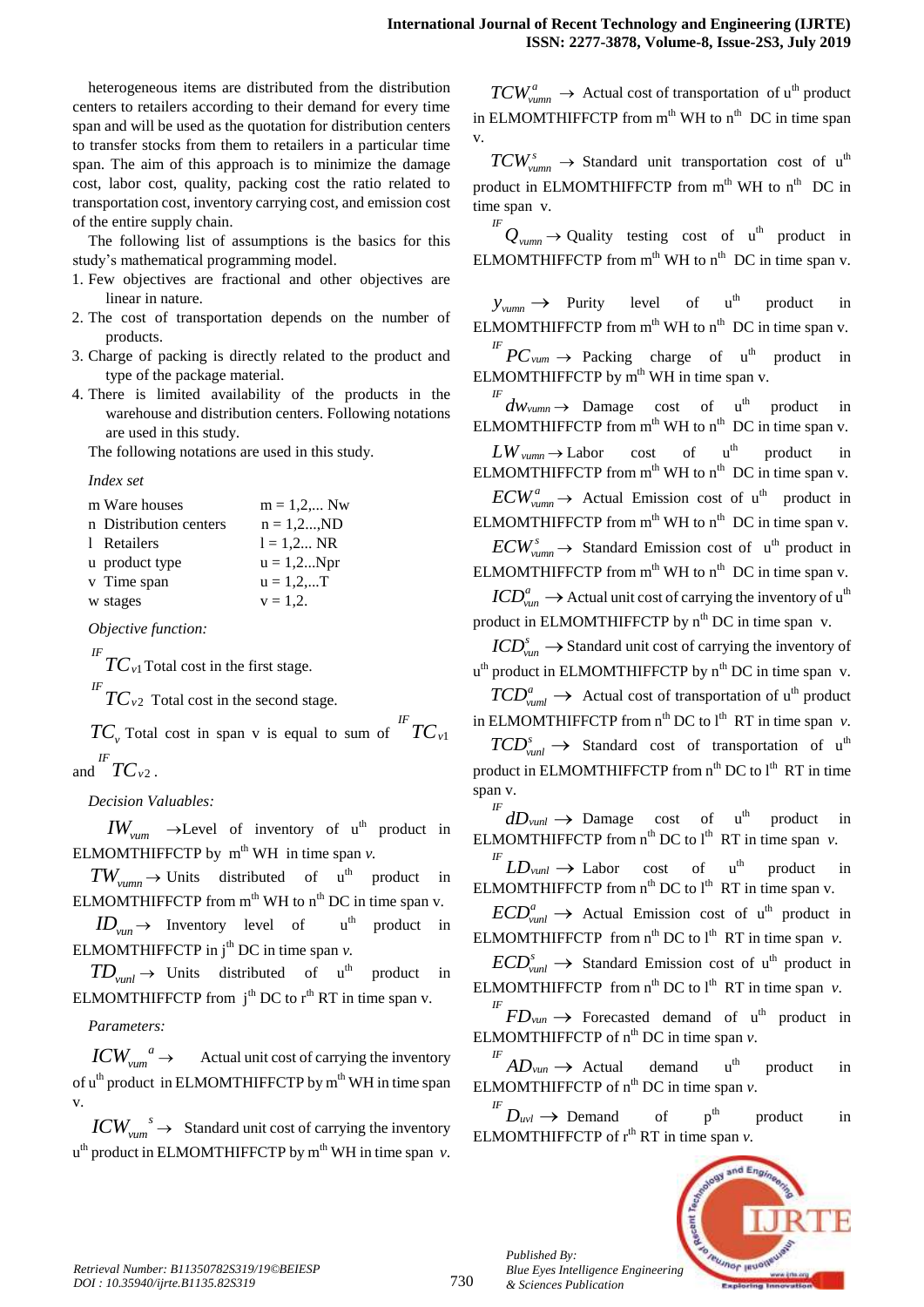$C_{vm}$  
ightarrow Capacity of p<sup>th</sup> warehouse in time span v.

 $C_{v_n} \to$  Capacity of n<sup>th</sup> distribution centre in time span v.

 $C_{vl} \rightarrow$  Capacity of l<sup>th</sup> retailer in time span v.

 $RW_{vumm} \rightarrow$  Maximum restrictions on the amount of quantity to be transported from warehouse m to distribution center n in time time span v.

 $RD$ <sub>*vunl*</sub>  $\rightarrow$  Maximum restrictions on the amount of quantity to be transported from distribution center n to particular retailer.

# **4. PROBLEM FORMULATION**

The diagrammatic representation of the proposed model for the time span is shown in Fig: 1



**Fig 1: Two echelon supply chain model**

Stage: 1

*IF*

The imprecise objective functions for the first stage are expressed as

$$
Min F_{1} = \sum_{m=1}^{N_{w}} \sum_{n=1}^{N_{D}} TW_{vumm}^{F} dW_{vumm}, Min F_{2} = \sum_{m=1}^{N_{w}} \sum_{n=1}^{N_{D}} TW_{vumm}^{F} LW_{vumm}
$$
\n
$$
Min F_{3} = \frac{\sum_{m=1}^{N_{w}} \sum_{n=1}^{N_{P}} TW_{vum}^{F}ICW_{vum}^{a}}{\sum_{m=1}^{N_{W}} \sum_{n=1}^{N_{P}} \sum_{n=1}^{N_{P}} \sum_{u=1}^{N_{P}} TW_{vumm}^{F}ICW_{vumm}^{a}}
$$
\n
$$
Min F_{4} = \sum_{m=1}^{N_{w}} \sum_{n=1}^{N_{D}} \sum_{n=1}^{N_{P}} TW_{vamm}^{F} PC_{vum} + \sum_{m=1}^{N_{w}} \sum_{n=1}^{N_{P}} \sum_{n=1}^{N_{P}} \sum_{u=1}^{N_{P}} TW_{vumm}^{F} CU_{vumm}
$$
\n
$$
Min F_{5} = \frac{\sum_{m=1}^{N_{w}} \sum_{n=1}^{N_{D}} \sum_{n=1}^{N_{D}} TW_{vumm}^{F} ECW_{vumm}^{a}}{\sum_{m=1}^{N_{H}} \sum_{n=1}^{N_{P}} \sum_{n=1}^{N_{P}} TW_{vumm}}
$$
\n
$$
Min F_{5} = \frac{\sum_{m=1}^{N_{w}} \sum_{n=1}^{N_{D}} TW_{vumm}^{F} ECW_{vumm}^{F}}{\sum_{m=1}^{N_{H}} \sum_{n=1}^{N_{P}} TW_{vumm}} = Cov_{vumm}
$$
\n
$$
W
$$
\n
$$
W
$$
\nwhere\n
$$
dW_{vumm}^{F} LW_{vumm}^{F} PC_{vum}^{F} FD_{vum}
$$

*Qvumn* denote the fuzzy cost coefficient.

# *The following are the constraints of the stage -I*

1. The sum of the units of uth product from a WH to all DC should satisfy the warehouse inventory for a time span v.

$$
\sum_{n=1}^{N_D} TW_{vumm} \leq IW_{vumm,m=1,2...N_w,u=1,2...N_{pr}} \dots (4.1)
$$

2. 
$$
\sum_{u=1}^{N_{pr}} I W_{vum} \leq C_{vm}
$$
 (ie) The sum of inventory at

warehouse should be less than or equal to the warehouse capacity in time span v.  $\dots(4.2)$ 

3.The sum of the units of product u transferred from all warehouse to a particular distribution center should be greater than or equal to the imprecise forecasted demand of that

particular distribution center n in time span v.  
\n
$$
\sum_{u=1}^{N_W} TW_{vumm} \geq {}^{IF} FD_{vum}, u = 1, 2, ...N_p, n = 1, 2...N_D
$$
\n...(4.3)

The total distribution centers imprecise forecasted demand for a time span v should be less than or equal to all warehouse

inventory of product u, in that particular time span  
\n
$$
\sum_{u=1}^{N_W} I W_{vumm} \ge \sum_{n=1}^{N_D} {}^F F D_{vum}, u = 1, 2...N_{pr} \qquad ...... (4.4)
$$
\n(4)

5. The total number of units transferred from all warehouse to a particular distribution center should be less than or equal

to that distribution center capacity  
\n
$$
\sum_{m=1}^{N_W} \sum_{n=1}^{N_{pr}} TW_{vumm} \leq C_{vn}, n = 1, 2...N_D
$$
\n....(4.5)

The units distributed of product p from warehouse m to distribution centre n in time span v is less than or equal to maximum restrictions on the amount of quantity to be distributed from warehouse to particular distribution centers.

$$
0 \le TW_{vumm} \le RW_{vumm} \qquad \qquad \dots (4.6)
$$

*Stage-II:* 

The objective functions for the second stage are expressed as follows:

$$
Min F_{1} = \sum_{n=1}^{N_{D}} \sum_{l=1}^{N_{r}} TW_{vunl} dD_{vunl} , Min F_{2} = \sum_{n=1}^{N_{D}} \sum_{l=1}^{N_{r}} TW_{vunl}^{H} LD_{vunl}
$$
\n
$$
Min F_{3} = \frac{\sum_{n=1}^{N_{D}} \sum_{u=1}^{N_{pr}} ID_{vunl} ICD_{vun}^{a}}{\sum_{n=1}^{N_{D}} \sum_{u=1}^{N_{D}} \sum_{u=1}^{N_{p}} \sum_{l=1}^{N_{p}} \sum_{p=1}^{N_{pr}} TD_{vunl} TCD_{vunl}^{a}} + \frac{\sum_{n=1}^{N_{D}} \sum_{l=1}^{N_{r}} \sum_{u=1}^{N_{pr}} TD_{vunl} TCD_{vunl}^{a}}{\sum_{n=1}^{N_{D}} \sum_{l=1}^{N_{r}} \sum_{p=1}^{N_{r}} \sum_{p=1}^{N_{p}} TD_{vunl} TCD_{vunl}^{s}}
$$
\n
$$
Min F_{5} = \sum_{\substack{N_{D} \\ N_{f}} \geq \sum_{l=1}^{N_{r}} \sum_{l=1}^{N_{r}} TD_{vunl} ECD_{vunl}^{s}
$$

Where  $dD_{\text{tpir}}$ ,  $LD_{\text{tpir}}$  denote the fuzzy cost coefficients.

# *The constraints of stage-II are as follows:*

1. The inventory of product p at a particular distribution center at the end of stage one is equal to the total number of



*Published By: Blue Eyes Intelligence Engineering & Sciences Publication*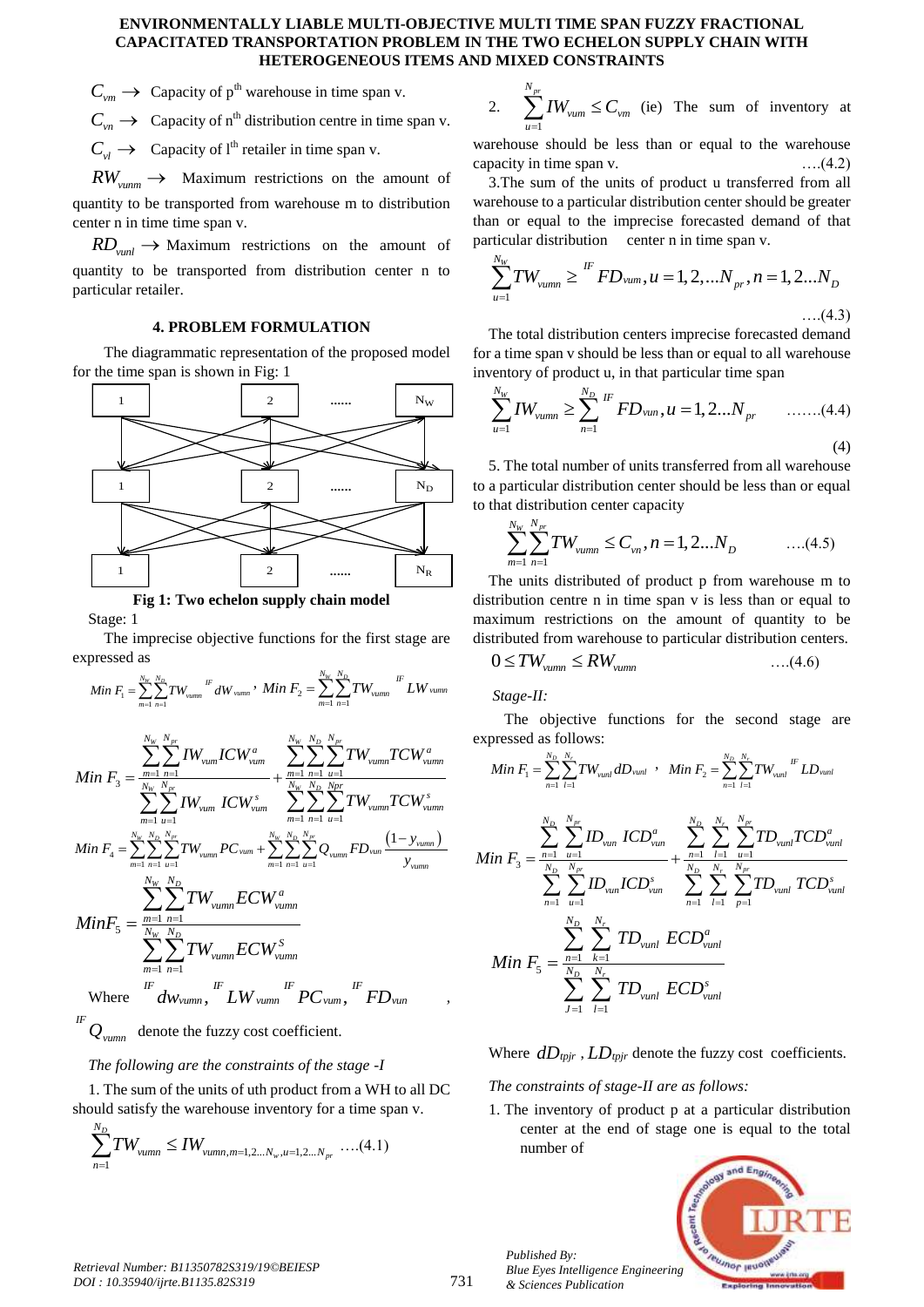units received from all warehouse by that distribution center minus the actual demand of that particular distribution center in time span.

$$
ID_{\text{van}} = \sum_{j=1}^{N_W} TW_{\text{vumm}} - \sum_{i=1}^{I^F} AD_{\text{vuj}, i=1,2\ldots N_{pr}} \ldots (5.1)
$$

(If this value is negative  $ID_{\text{van}} = 0$ ).

2. The sum of units of product u transferred from all distribution centers to a particular retailer should be greater than or equal to the demand of that particular retailer in time span v.

$$
\sum_{n=1}^{N_D} T D_{vunl}^3 \quad D_{vul}, u = 1, 2...N_{pr}, l = 1, 2...N_r \dots (5.2)
$$

The sum of units of product P transferred from a particular distribution center to all retailers should be less than or equal to the actual demand of that particular distribution center in time span v.

ne span v.  
\n
$$
\sum_{n=1}^{N_D} TD_{vunl} \leq {}^{lF} AD_{vun}, n = 1, 2....N_D, u = 1, 2....N_{pr}
$$
\n...(5.3) (5)

The total number of units transferred from all distribution centers to a particular retailer should be less than or equal to that retailer capacity.

$$
\sum_{n=1}^{N_D} \sum_{u=1}^{N_{pr}} TD_{vunl} \le C_{vl}, l = 1, 2...N_{pr}
$$
 ....(5.4)

The units distributed of product P from distribution center n to retailer l in time span v is less than or equal to maximum restrictions on the amount of quantity to be transported from distribution center to particular retailer

$$
0 \leq TD_{\text{vunl}} \leq RD_{\text{vunl}} \qquad \qquad \dots (5.5)
$$

#### **5. SOLUTION METHODOLOGY**

Here we have considered environmentally liable multi-objective, multi time span fuzzy fractional capacitated transportation problem in the two echelon supply chain with heterogeneous items and mixed constraints. The uncertainties in the parameters of the model are represented by TIFN. The fuzzy programming approach is used for converting multi objective into single objective.

The membership function for the  $K^{th}$  objective function in<br>  $\vdots$  first stage is given below:<br>  $\begin{cases} 1 & \text{if } F_k(TW) \leq LB_k \end{cases}$ the first stage is given below:

$$
\mu_k (F_k(TW)) = \begin{cases}\n1 & \text{if } F_k(TW) \le L B_k \\
\frac{UB_k - F_k(TW)}{UB_k - LB_k} & \text{if } LB_k \le F_k(TW) \le UB_k \\
0 & \text{if } F_k(TW)^3 \text{ } UB_k\n\end{cases}
$$

Where  $UB_k$  and  $LB_k$  are the upper and lower tolerance limit. Now, the equivalent linear model as follows.

$$
\mu_k (F_k(TW)) = \frac{UB_k - F_k(TW)}{UB_k - LB_k}, k = 1, 2...K
$$
  
and (5)  

$$
0 \le \mu_k (F_k(TW)) \le 1, k = 1, 2...K
$$

The membership function for the  $K^{th}$  objective function in <br>  $\therefore$  second stage is given below:<br>  $\begin{cases} 1 & \text{if } F_k(TD) \leq LB_k \end{cases}$ the second stage is given below:

$$
\mu_k(F_k(TD)) = \begin{cases}\n1 & \text{if } F_k(TD) \le LB_k \\
\frac{UB_k - F_k(TD)}{UB_k - LB_k} & \text{if } LB_k \le F_k(TD) \le UB_k \\
0 & \text{if } F_k(TD)^3 \text{ } UB_k\n\end{cases}
$$

Where  $UB_k$  and  $LB_k$  are the upper and lower tolerance limit. Now, the equivalent linear model as follows.

$$
Max D(\mu) = \sum_{k=1}^{K} \mu_k(F_k(TD))
$$

Subject to

eject to  
\n
$$
\mu_k (F_k(TD)) = \frac{UB_k - F_k(TD)}{UB_k - LB_k}, k = 1, 2...K
$$

and  $(5)$ 

d (5)  
 
$$
0 \le \mu_k
$$
  $(F_k(TD)) \le 1, k = 1, 2...K$ 

 $D(\mu)$  is called a fuzzy achievement function or fuzzy decision function. This is a single objective optimization problem which can be solved by using LINGO software.

### **6. IMPLEMENTATION AND COMPUTATIONAL ANALYSIS**

units rescined itematic of the particular  $\mu_k(F_0(TW)) = \frac{UB_k - F_1(TW)}{IB_k - LB_k}$ .  $k = 1,2,...$ <br>
content mimi-be such distensity of the particular  $\mu_k(F_0(TW)) \leq \frac{UB_k - F_1(TW)}{IB_k - L(R)}$ .  $k = 1,2...$  distribuite order to fire spin.<br>  $ID_w = \sum_{$ One of the leading ghee company located in Tamilnadu is chosen for the application of the proposed methodology. This paper focuses on the transportation of the ghee which is coming in two different packs such as Retailer pack and Bulk pack. We have considered the forecasted demand for these two products in two different time spans. The company has planned to frame a mathematical model to minimize the damage cost, labor cost, quality cost, packing cost and the ratio related to transportation cost, inventory carrying cost, and emission cost of the entire supply chain. This research assumes the same damage cost, labor cost, Inventory carrying cost and packaging cost for all the two products in two different spans.

The following data is collected to substantiate the above developed model.

Let us consider problem of two types products to be transported from one warehouse to three DC and then it distributed to four different retailers in two time spans.

The input data for warehouse distribution centers and retailers are given in tables 1-15.

$$
Max D(\mu) = \sum_{k=1}^{K} \mu_k(F_k(TW))
$$
  
Subisot to

*Retrieval Number: B11350782S319/19©BEIESP DOI : 10.35940/ijrte.B1135.82S319*

*Published By:*

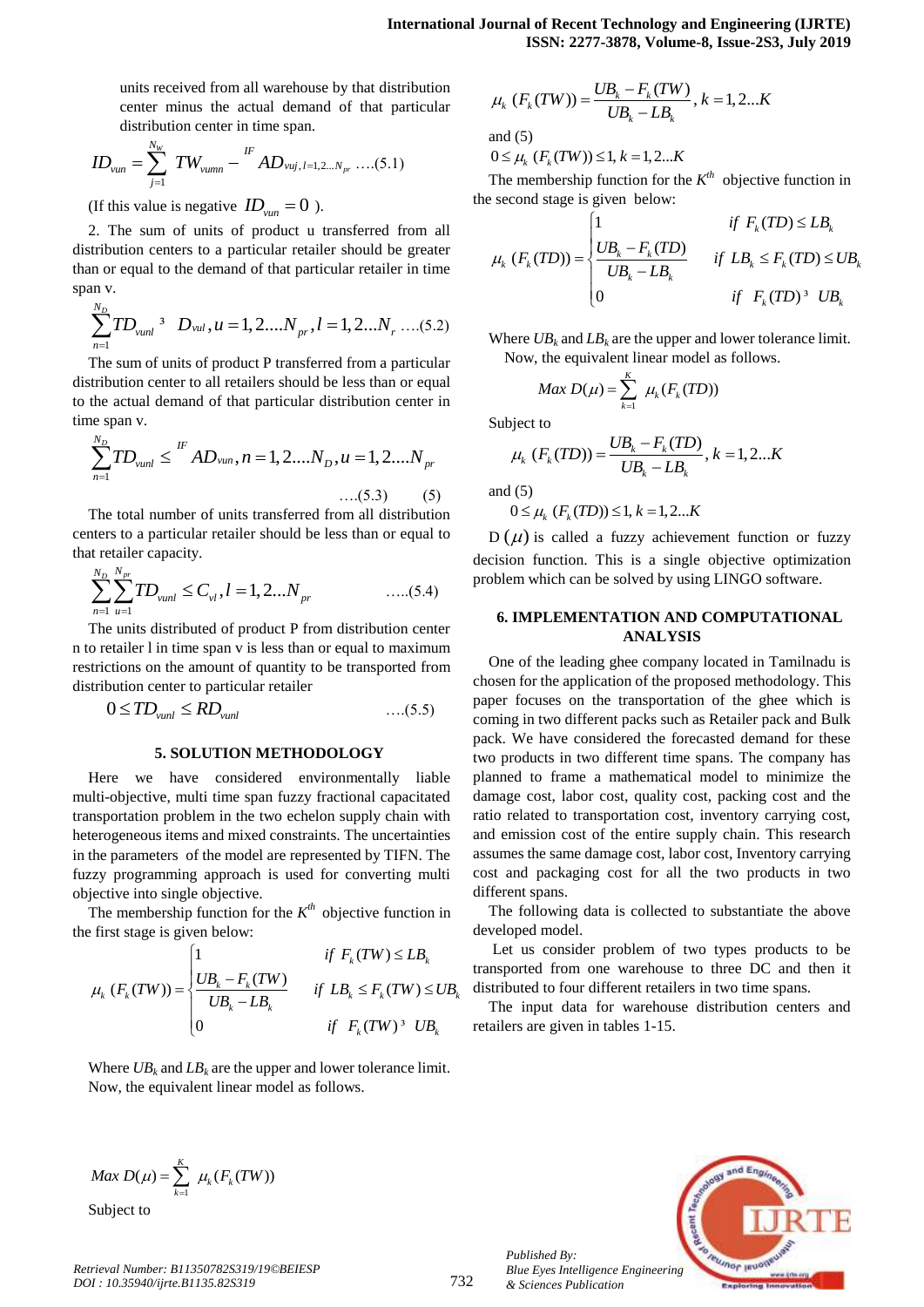| Table: 1 Input data for WH:               |          |                                          |  |  |
|-------------------------------------------|----------|------------------------------------------|--|--|
| Inventory carrying cost<br>per unit in Rs |          | 1.2<br>$\mathbf{R}$ s<br>$\frac{1}{1.3}$ |  |  |
| warehouse capacity in<br>units            |          | 7,00,000                                 |  |  |
| Packing charge                            | Retailer | $(1,2,3)$ $(0,2,4)$                      |  |  |
|                                           | Rulk     | $(4,6,8)$ $(2,6,10)$                     |  |  |

# **Table: 2 Unit cost of transportation from WH to DC in**

| Rs.                    |                      |     |     |  |
|------------------------|----------------------|-----|-----|--|
| Transportation cost in | Distribution centers |     |     |  |
| Rs from warehouse to   |                      |     |     |  |
|                        |                      | D2. | D3  |  |
|                        |                      |     | 1.3 |  |
|                        |                      |     |     |  |

# **Table: 3 Unit damage cost from WH to DC in Rs.**

| Damage cost<br>from | Distribution centers          |            |            |  |  |
|---------------------|-------------------------------|------------|------------|--|--|
| warehouse to        | D <sub>2</sub><br>D1<br>D3    |            |            |  |  |
|                     | (0.019,                       | (0.019,    |            |  |  |
|                     | 0.039, 0.059                  | 0.039,     | 0.039,     |  |  |
|                     | (0, 0.039,<br>0.059)<br>0.059 |            |            |  |  |
|                     | 0.079)                        | (0, 0.039, | (0, 0.039, |  |  |
|                     |                               |            |            |  |  |

# **Table: 4 4 Unit labor cost from WH to DC in Rs.**

|                 | тамм т т ешемме сож нош ты м ре ш юз |            |            |  |
|-----------------|--------------------------------------|------------|------------|--|
| Labor cost from | Distribution centers                 |            |            |  |
| warehouse to    | D3<br>D2.<br>D1                      |            |            |  |
|                 | (0.1, 0.2,                           | (0.1, 0.2, | (0.3,      |  |
|                 | (0.3)                                | (0.3)      | 0.4, 0.5)  |  |
|                 | (0, 0.2, 0.4)                        | (0, 0.2,   | (0.2,      |  |
|                 |                                      | (0.4)      | (0.4, 0.6) |  |

# **Table:5 Unit emission cost from WH to DC in Rs.**

| Emission cost from<br>warehouse to | Distribution centers |      |       |
|------------------------------------|----------------------|------|-------|
|                                    | D1                   | D2   |       |
|                                    | 0.5                  | 0.06 | 0.16  |
|                                    |                      |      | $-16$ |

| Table: 6 Distribution centers demand |                      |        |        |                |         |                |        |  |
|--------------------------------------|----------------------|--------|--------|----------------|---------|----------------|--------|--|
|                                      | Distribution centers |        |        |                |         |                |        |  |
| Span                                 | Prod                 |        |        |                |         |                |        |  |
|                                      | uct                  | D1     |        | D <sub>2</sub> |         | D <sub>3</sub> |        |  |
|                                      |                      | Forec  | Actual | Forecasted     | Actual  | Foreca         | Actual |  |
|                                      |                      | asted  | demand | demand         | demand  | sted           | demand |  |
|                                      |                      | demand |        |                |         | demand         |        |  |
| $t_1$                                | $\mathbb{R}$         | (5000, | (5000, | (9600,         | (9550,  | (5000,         | (5000, |  |
|                                      |                      | 6000,  | 6000,  | 12,500,        | 12500,  | 6000,          | 6000.  |  |
|                                      |                      | 7000)  | 7000)  | 12600)         | 12550)  | 7000)          | 7000)  |  |
|                                      |                      | (4750, | (4643, | (8067,         | (7650,  | (4643)         | (4643) |  |
|                                      |                      | 6000.  | 6000,  | 12,500,        | 12500   | 6000,          | 6000,  |  |
|                                      |                      | 8750)  | 8643)  | 13067)         | ,12650) | 8643)          | 8643)  |  |
|                                      | $\overline{B}$       | (4500, | (4500, | (1000,         | (1000,  | (2935,         | (2935, |  |
|                                      |                      | 6000,  | 6000,  | 1250,          | 1250,   | 3000,          | 3000.  |  |
|                                      |                      | 6500)  | 6500)  | 1300)          | 1300)   | 4935)          | 4935)  |  |
|                                      |                      | (3065, | (3065, | (950,          | (950,   | (1900,         | (1900, |  |
|                                      |                      | 6000,  | 6000,  | 1250,          | 1250,   | 3000,          | 3000,  |  |
|                                      |                      | 7065)  | 7065)  | 1450)          | 1450)   | 5900)          | 5900)  |  |
| t <sub>2</sub>                       | $\mathsf{R}$         | (4000, | (4000, | (9000,         | (9000,  | (4000,         | (4000, |  |
|                                      |                      | 5000,  | 5000,  | 12000,         | 12000,  | 5000,          | 5000,  |  |
|                                      |                      | 6000)  | 6000)  | 13000)         | 13000)  | 6000           | 6000)  |  |
|                                      |                      | (2800, | (2710, | (5800,         | (5350,  | (2710,         | (2710, |  |

|   | 5000.  | 5000.  | 12000.     | 12000.     | 5000.             | 5000.             |
|---|--------|--------|------------|------------|-------------------|-------------------|
|   | 6800)  | 6710)  | 13800)     | 13350)     | 6710)             | 6710)             |
| B | (4000. | (4000. | (1000.     | (1000.     | (2000.            | (2000,            |
|   | 5000,  | 5000,  | 1033,      | 1033,      | 3000.             | 3000.             |
|   | 6000   | 6000   | 1300)      | 1300)      | 4000 <sup>o</sup> | 4000 <sup>o</sup> |
|   | (3300, | (3300, | (900, 900) | (900, 900) | (1450,            | (1450,            |
|   | 5000,  | 5000,  | 1033,      | 1033,      | 3000,             | 3000,             |
|   | 7300)  | 7300)  | 1400)      | 1400)      | 5450)             | 5450)             |

# **Table: 7 Capacitated Restrictions on the route from WH to DC.**

| Time span | Product |                       |      |      |  |
|-----------|---------|-----------------------|------|------|--|
|           |         | Distribution centers. |      |      |  |
|           |         | D1                    | D2   | D3   |  |
| t1        | R       | 3200                  | 7000 | 3250 |  |
|           | в       | 3000                  | 800  | 2000 |  |
|           | R       | 2500                  | 6000 | 3000 |  |
| ۲J        |         | 2800                  | 700  | 1800 |  |

# **Table: 8 Inputs for DC:-**

|                                 | Distribution center |          |                  |  |  |
|---------------------------------|---------------------|----------|------------------|--|--|
|                                 | D1<br>D2<br>D3      |          |                  |  |  |
| Inventory                       | 1.6                 | 1.4      | 1.4              |  |  |
| carrying cost<br>per unit in Rs | 1.4                 | 1.2      | $\overline{1.3}$ |  |  |
| capacity in                     | 1,61,000            | 2,80,000 | 10,000           |  |  |
| units                           |                     |          |                  |  |  |

# **Table:9 Unit transportation cost from DC to RT in Rs**

|                | Retailer       |                |                |                |  |
|----------------|----------------|----------------|----------------|----------------|--|
| Distribution   | R <sub>1</sub> | R <sub>2</sub> | R <sub>3</sub> | R <sub>4</sub> |  |
| centers        |                |                |                |                |  |
| D1             | 0.02           | 0.04           | 0.4            | 0.2            |  |
|                | 0.01           | 0.03           | 0.3            | 0.1            |  |
| D2             | 0.3<br>0.2     | 0.3<br>0.2     | 0.004<br>0.003 | 0.2<br>0.1     |  |
| D <sub>3</sub> | 0.2<br>0.1     | 0.18<br>0.15   | 0.3<br>0.2     | 0.01<br>0.01   |  |

# Table: 10 Unit Damage cost from DC to RT in Rs.

|                  | Retailers      |                |                |                |  |  |  |
|------------------|----------------|----------------|----------------|----------------|--|--|--|
| <b>Distribut</b> | R1             | R <sub>2</sub> | R <sub>3</sub> | R <sub>4</sub> |  |  |  |
| ion              |                |                |                |                |  |  |  |
| centers          |                |                |                |                |  |  |  |
| D1               | (0.019, 0.039, | (0.019, 0.039, | (0.019, 0.03)  | (0.019, 0.039, |  |  |  |
|                  | 0.059          | 0.059          | 9, 0.059       | 0.059          |  |  |  |
|                  | (0, 0.039,     | (0, 0.039,     | 0, 0.039,      | (0, 0.039,     |  |  |  |
|                  | 0.079          | 0.079          | 0.079          | 0.079          |  |  |  |
| D2               | (0.019, 0.039, | (0.019, 0.039, | (0.019, 0.03)  | (0.019, 0.039, |  |  |  |
|                  | 0.059          | 0.059          | 9, 0.059       | 0.059          |  |  |  |
|                  | (0, 0.039,     | (0, 0.039,     | 0, 0.039,      | (0, 0.039,     |  |  |  |
|                  | 0.079          | 0.079          | 0.079          | 0.079          |  |  |  |
| D <sub>3</sub>   | (0.019, 0.039, | (0.019, 0.039, | (0.019, 0.03)  | (0.019, 0.039, |  |  |  |
|                  | 0.059          | 0.059          | 9, 0.059       | 0.059          |  |  |  |
|                  | (0, 0.039,     | (0, 0.039,     | 0, 0.039,      | 0, 0.039,      |  |  |  |
|                  | 0.079          | 0.079          | 0.079          | 0.079          |  |  |  |



*Published By:*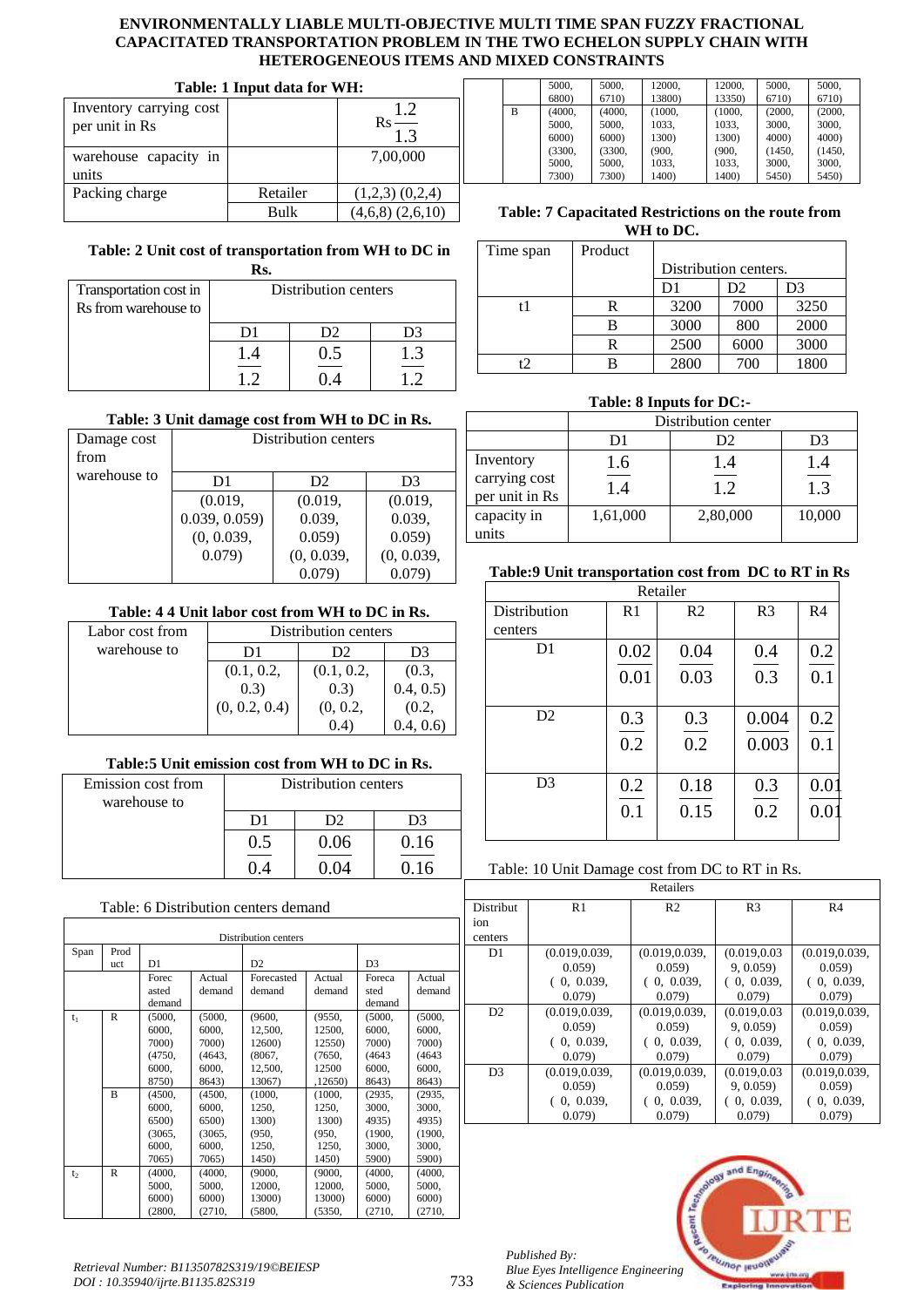# **International Journal of Recent Technology and Engineering (IJRTE) ISSN: 2277-3878, Volume-8, Issue-2S3, July 2019**

## **Table:11Unit labor cost from DC to RT in Rs.**

| Retailers      |                |                 |                 |                |  |  |
|----------------|----------------|-----------------|-----------------|----------------|--|--|
| Distributio    | R <sub>1</sub> | R <sub>2</sub>  | R <sub>3</sub>  | R <sub>4</sub> |  |  |
| n centers      |                |                 |                 |                |  |  |
| D <sub>1</sub> | 0.2,<br>(0.1,  | (0.1, 0.2, 0.3) | (0.1, 0.2, 0.3) | 0.2,<br>(0.1,  |  |  |
|                | (0.3)          | (0, 0.2, 0.4)   | (0, 0.2, 0.4)   | (0.3)          |  |  |
|                | (0, 0.2, 0.4)  |                 |                 | (0,<br>0.2,    |  |  |
|                |                |                 |                 | (0.4)          |  |  |
| D2             | 0.2,<br>(0.1,  | (0.1, 0.2, 0.3) | (0.1, 0.2, 0.3) | (0.1,<br>0.2,  |  |  |
|                | (0.3)          | (0, 0.2, 0.4)   | (0, 0.2, 0.4)   | (0.3)          |  |  |
|                | (0, 0.2, 0.4)  |                 |                 | (0,<br>0.2,    |  |  |
|                |                |                 |                 | (0.4)          |  |  |
| D <sub>3</sub> | (0.3, 0.4,     | (0.3, 0.4, 0.5) | (0.3, 0.4, 0.5) | (0.3, 0.4,     |  |  |
|                | (0.5)          | (0.2, 0.4, 0.6) | (0.2, 0.4, 0.6) | (0.5)          |  |  |
|                | (0.2, 0.4,     |                 |                 | (0.2, 0.4,     |  |  |
|                | (0.6)          |                 |                 | (0.6)          |  |  |

|                | $t_1$ | R | 250      | 3000       | 750        | 1000 |
|----------------|-------|---|----------|------------|------------|------|
| D2             |       |   | $\theta$ |            |            |      |
|                |       | B | 250      | <b>200</b> | <b>200</b> | 150  |
|                | $t_2$ | R | 150      | 1600       | 1500       | 1000 |
|                |       |   | 0        |            |            |      |
|                |       | B | 250      | 200        | 150        | 160  |
|                | $t_1$ | R | 100      | 1200       | 800        | 500  |
| D <sub>3</sub> |       |   | $\theta$ |            |            |      |
|                |       | B | 500      | 600        | 550        | 100  |
|                | $t_2$ | R | 900      | 800        | 750        | 250  |
|                |       | B | 500      | 350        | 500        | 350  |
|                |       |   |          |            |            |      |

# **Table:15 Inputs for RT**

Retailer R1 R2 R3 R4

> 60,00 0

50,00  $\boldsymbol{0}$ 

75,00  $\boldsymbol{0}$ 

#### **Table:12 Unit emission cost from DC to RT in Rs.**  $D_{\text{stat}}(1_{\text{stat}})$

|                |      | Retallei       |                |                |
|----------------|------|----------------|----------------|----------------|
| Distribution   | R1   | R <sub>2</sub> | R <sub>3</sub> | R <sub>4</sub> |
| centers        |      |                |                |                |
| D <sub>1</sub> | 0.03 | 0.04           | 0.5            | 0.16           |
|                | 0.02 | 0.03           | 0.4            | 0.12           |
| D <sub>2</sub> | 0.4  | 0.4            | 0.005          | 0.3            |
|                | 0.4  | 0.3            | 0.004          | 0.25           |
| D <sub>3</sub> | 0.16 | 0.15           | 0.25           | 0.008          |
|                | 0.15 | 0.14           | 0.2            | 0.008          |
|                |      |                |                |                |

## **7. RESULTS**

1,20,00  $\boldsymbol{0}$ 

After solving the model for two stages using Lingo software, the optimal solution for the case study are obtained these results are tabulated in table: 16-22.

**Table:16 Optimal warehouse stock**

Retailer Capacity

| Span | Product | Number of units     |
|------|---------|---------------------|
|      |         | $IW 111 = 13177.85$ |
|      |         | $IW 121 = 5283.8$   |
| ŀ٦   |         | $IW 211 = 10539.75$ |
|      |         | $IW 221 = 5012$     |

## **Table:13 Retailer demand.**

|      | Distribution centers. |                |                |                |                |  |  |
|------|-----------------------|----------------|----------------|----------------|----------------|--|--|
| Time | Produc                | R <sub>1</sub> | R <sub>2</sub> | R <sub>3</sub> | R <sub>4</sub> |  |  |
| span | t                     |                |                |                |                |  |  |
| t1   | R                     | (1440,         | (1800,         | (1800,         | (360,          |  |  |
|      |                       | 1600,          | 2000,          | 2000.          | 400,           |  |  |
|      |                       | 1760)          | 2200)          | 2200)          | 440)           |  |  |
|      |                       | (1280,         | (1600,         | (1600,         | (320,          |  |  |
|      |                       | 1600,          | 2000.          | 2000.          | 400.           |  |  |
|      |                       | 1920)          | 2400)          | 2400)          | 480)           |  |  |
|      | B                     | (1260,         | (1500,         | (1500,         | (500, 500)     |  |  |
|      |                       | 1400,          | 1800,          | 1800,          | 600,           |  |  |
|      |                       | 1540)          | 2100)          | 2100)          | 700)           |  |  |
|      |                       | (1120,         | (1200,         | (1200,         | (400,          |  |  |
|      |                       | 1400,          | 1800,          | 1800.          | 600,           |  |  |
|      |                       | 1680)          | 2400)          | 2400)          | 800)           |  |  |
| t2   | $\mathbb{R}$          | (1440,         | (1440,         | (1000,         | (360,          |  |  |
|      |                       | 1600,          | 1600,          | 1200.          | 400,           |  |  |
|      |                       | 1760)          | 1760)          | 1400)          | 440)           |  |  |
|      |                       | (1280,         | (1280,         | (800,          | (320,          |  |  |
|      |                       | 1600,          | 1600,          | 1200.          | 400,480        |  |  |
|      |                       | 1920)          | 1920)          | 1600)          |                |  |  |
|      | $\mathbf{B}$          | (1260,         | (1440,         | (1000,         | (500,          |  |  |
|      |                       | 1400.          | 1600,          | 1200,          | 600,           |  |  |
|      |                       | 1540)          | 1760)          | 1400)          | 700)           |  |  |
|      |                       | (1120,         | (1280,         | (800,          | (400,          |  |  |
|      |                       | 1400,          | 1600,          | 1200,          | 600,           |  |  |
|      |                       | 1680)          | 1920)          | 1600)          | 800)           |  |  |

Table:14 Capacitated Restrictions on the route from DC to RT

| Retailer |       |      |     |                |                |                |
|----------|-------|------|-----|----------------|----------------|----------------|
|          | Span  | Prod | R1  | R <sub>2</sub> | R <sub>3</sub> | R <sub>4</sub> |
|          |       | uct  |     |                |                |                |
|          | $t_1$ | R    | 900 | 1200           | 1200           | 250            |
| D1       |       | B    | 750 | 950            | 1000           | 350            |
|          | $t_2$ | R    | 800 | 850            | 700            | 200            |
|          |       | B    | 750 | 800            | 600            | 350            |

# **Table:17 Optimal number of units transferred from WH to DC**

| Span           | Product | Numbers of units |      |      |  |  |
|----------------|---------|------------------|------|------|--|--|
|                |         | D1               | D2   | D3   |  |  |
| t,             |         | 3094             | 7000 | 3081 |  |  |
|                |         | 2821             | 728  | 1730 |  |  |
| $\mathsf{t}_2$ |         | 2475             | 5600 | 2464 |  |  |
|                |         | 2800             | 655  | 1557 |  |  |

# **Table:18 Optimal inventory in units at DC**

| Span  | Product | distribution centers |                 |                |  |  |
|-------|---------|----------------------|-----------------|----------------|--|--|
|       |         | D <sub>1</sub>       | D <sub>2</sub>  | D <sub>3</sub> |  |  |
| $t_1$ | R       | $ID111 = 13.7$       | $ID112 = 70$    | ID113          |  |  |
|       |         |                      |                 | $= .7$         |  |  |
|       | B       | ID121                | $ID122 = .5$    |                |  |  |
|       |         | $= .4$               |                 | ID123          |  |  |
|       |         |                      |                 | $= 7$          |  |  |
| $t_2$ | R       | $ID211=11.25$        | $ID212 = 56.25$ |                |  |  |
|       |         |                      |                 | ID213          |  |  |
|       |         |                      |                 | $=.25$         |  |  |
|       | B       | $ID221 = 262.5$      | $ID222 = 0.1$   |                |  |  |
|       |         |                      |                 | ID223          |  |  |
|       |         |                      |                 | $= 0.75$       |  |  |



*Published By: Blue Eyes Intelligence Engineering & Sciences Publication*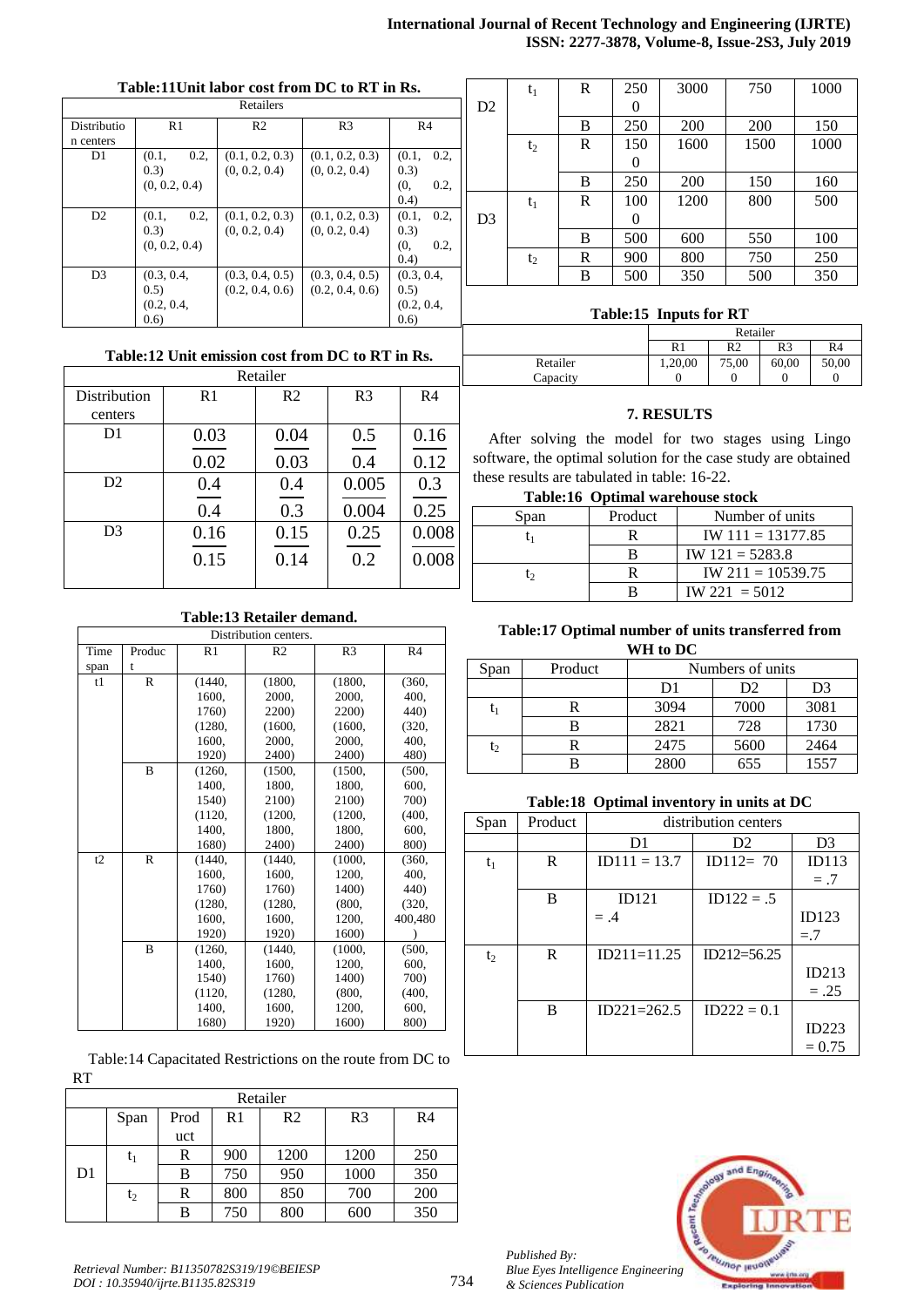#### **Table:19 Optimal number of units transferred from**

| DC to RT                    |                |              |                        |                        |                          |                        |
|-----------------------------|----------------|--------------|------------------------|------------------------|--------------------------|------------------------|
|                             |                |              | Retailers              |                        |                          |                        |
| Distribut<br>ion<br>centers | Time<br>span   | Prod<br>uct  | R1                     | R <sub>2</sub>         | R <sub>3</sub>           | R4                     |
|                             | $t_1$          | $\mathbb{R}$ | TD1111<br>$\Omega$     | TD1112<br>1200         | TD1113<br>$\overline{0}$ | TD1114<br>$\Omega$     |
| D1                          |                | B            | TD1211<br>200          | TD1212<br>900          | TD1213<br>700            | TD1214<br>150          |
|                             | t <sub>2</sub> | $\mathbb{R}$ | TD2111<br>$\Omega$     | TD2112<br>200          | TD2113<br>$\Omega$       | TD2114<br>$\Omega$     |
|                             |                | B            | TD2211<br>700          | TD2212<br>600          | TD2213<br>$\Omega$       | TD2214<br>300          |
|                             | $t_1$          | R            | TD1121<br>2052         | TD1122<br>$\mathbf{0}$ | TD1123<br>750            | TD1124<br>$\mathbf{0}$ |
| D <sub>2</sub>              |                | B            | TD1221<br>$\Omega$     | TD1222<br>$\Omega$     | TD1223<br>200            | TD1224<br>150          |
|                             | t <sub>2</sub> | R            | TD2121<br>1000         | TD2122<br>$\Omega$     | TD2123<br>1000           | TD2124<br>900          |
|                             |                | B            | TD2221<br>$\Omega$     | TD2222<br>200          | TD2223<br>100            | TD2224<br>$\mathbf{0}$ |
|                             | $t_1$          | R            | TD1131<br>$\Omega$     | TD1132<br>800          | TD1133<br>250            | TD1134<br>400          |
| D <sub>3</sub>              |                | B            | TD1231<br>500          | TD1232<br>$\Omega$     | TD1233<br>$\Omega$       | TD1234<br>$\Omega$     |
|                             | t <sub>2</sub> | $\mathsf{R}$ | TD2131<br>$\mathbf{0}$ | TD2132<br>800          | TD2133<br>$\overline{0}$ | TD2134<br>$\mathbf{0}$ |
|                             |                | B            | TD2231<br>$\mathbf{0}$ | TD2232<br>$\mathbf{0}$ | TD2233<br>500            | TD2234<br>$\mathbf{0}$ |

#### **Table:20 Optimal Cost**

|                 |          |          | Optimal    |
|-----------------|----------|----------|------------|
|                 | Stage:1  | Stage:2  | total cost |
| Damage          | $F1 =$   | $F1 =$   | 1542.223   |
|                 | 1057.735 | 484.4880 |            |
| Labor           | $F2 =$   | $F2 =$   | 13179.145  |
|                 | 9163.945 | 4015.200 |            |
| $IC+TC$         | $F3 =$   | $F3 =$   | 4.456516   |
|                 | 2.101379 | 2.355137 |            |
| Co <sub>2</sub> | $F5 =$   | $F5 =$   | 2.331083   |
|                 | 1.233504 | 1.097579 |            |
| $PC+QC$         | $F4 =$   |          |            |
|                 | 55070.30 |          |            |

#### **8. CONCLUSION**

In this paper environmentally liable multi-objective multi time span fuzzy fractional capacitated transportation problem in the two echelon supply chain with heterogeneous items and mixed constraints model is proposed. The main objective of this proposed model is to minimize the damage cost, labor cost, quality cost, packing cost and the ratio related to transportation cost , inventory carrying cost and emission cost of the entire supply chain. In this model the emission cost, cost related to transportation and inventory are expressed as fractional objectives which is the most effective way to describe the system. So it would be helpful to the decision makers to understand the supply chain system in a better way. An industry is taken for a case study and proposed procedure is applied to determine the feasibility of this model in a supply chain. In particular, this methodology can be easily extended to real life decision making problems in supply chains.

#### **REFERENCES**

- 1. Ana Maria. S, Rakesh. N, 1999, A review of integrated analysis of production and distribution systems, IIE Transactions 31 1061-1074.
- 2. Atanassov.K.T., Intuitionistic fuzzy sets, Fuzzy Sets and Systems, 1986, 87-96.
- 3. Bask, A.H., 2001, Relationships among TPL providers and members of supply chains: a strategic perspective. Journal of Business & Industrial Marketing, 2001, 16 (6), 470-486.
- 4. Bhargava, A.K., singh., S.R., Bansal, D. Multi-objective fuzzy chance constrained fuzzy goal programming for capacitated transportation problem. Int. J. Compute. Appl. 107 (3), 18-23 (2014).
- 5. B.J. La Londe, JM Masters-Emerging logistics strategies. Int. Journal of physical distribution & logistic management / volume 24, Issue 7.
- 6. B.M. Beamon, 2004, Supply chain design and analytical models: models and methods, Int. Journal of production Economics 55 (1998) 281-294.
- 7. chen, B. Bilgen, I. Ozkarahan, strategic tactical and operational production-distribution models: a review Int. Journal of Technology management 28 151-171.
- 8. Childhouse P, Towill DR, 2003, Simplified material flow holds the key to supply chain integration, OMEGA, 31 (1): 17-27.
- 9. Deng-Feng-Li, A note on "Using intuitionistic fuzzy sets for fault tree analysis on printed circuit board assembly", Micro Electronics Reliability, 2008, 48, 1741.
- 10. Disney S.M. and Towill D.R., 2003, Vendor-managed inventory and bullwhip reduction in a two-level supply chain, Int. Journal of operations and production management, Vol.23 No.6.PP.625-651.
- 11. D.M. Lambert JR stock, LM. Ellram -1998 fundamentals of logistics management.
- 12. D. Petrovic, 2001 Simulation of supply chain behavior and performance in an uncertain environment, Int. Journal of production Economics 71, 429-438.
- 13. D. Petrovic, R. Roy, R. Petrovic, 1998, Modelling and simulation of a supply chain in an uncertain environment, European Journal of operational Research 109, 299-309.
- 14. Guidelines for measuring and mangling Co2 emission from freight transport operations Issue:1 March 2011
- 15. Gupta. N., Ali. I., Bari. A.: A compromise solution for multi-objective chance constraint capacitated transportation problem, prob stat forum 6, 60-67 (2013).
- 16. Gupta. N., Bari, A,. Fuzzy multi-objective capacitated transportation problem with mixed constraints. J. stat. Appl. Probab. 3 (2), 1-9 (2014).
- 17. Hitchcok, F.L., The distribution of a product from several sources to numerous localities J. Math. Phys. 20, 224-230 (1941).
- 18. Koopmans, T.C., Reiter, S. A model of transportation In: Koopmans, T.J.C. (ed.) Activity analysis of production and Allocation-proceedings of a conference, PP. 222-259. Wiley, New York (1951).
- 19. L., Lee, W., 2004, Multi-objective optimization of multi echelon supply chain networks with uncertain product demands and prices, computers and chemical Engineering 28, PP. 1131-1144.
- 20. Lohgaonkar, M.H., bajaj V.H.: Fuzzy approach to solve multi-objective capacitated transportation problem. Int. J. Bioinform. Res. 2, 10-14 (2010).
- 21. Mahapatra.G.S., and Roy.T.K., Reliability Evaluation using Triangular Intuitionistic Fuzzy numbers Arithmetic operations, World Academy of science, Engineering and Technology 2009, 50, 574-581.
- 22. Potter, A. and Lalwani, C., 2005 supply chain, dynamics and transport management: A review, Proceedings of the 10th logistic Research Network conference, Plymouth, 7th-9th September.
- 23. Pramanik, S., Banerjee, D. : Multi-objective chance constrained capacitated transportation problem based on fuzzy goal programming Int. J. computer, Appl. 44 (20), 42-46 (2012).
- 24. Pyke D.F., Cohen M.A., 1993, performance characteristics of stochastic integrated production distribution systems, European Journal of operational Research 68 (1), PP. 23-48.



*Retrieval Number: B11350782S319/19©BEIESP DOI : 10.35940/ijrte.B1135.82S319*

*Published By:*